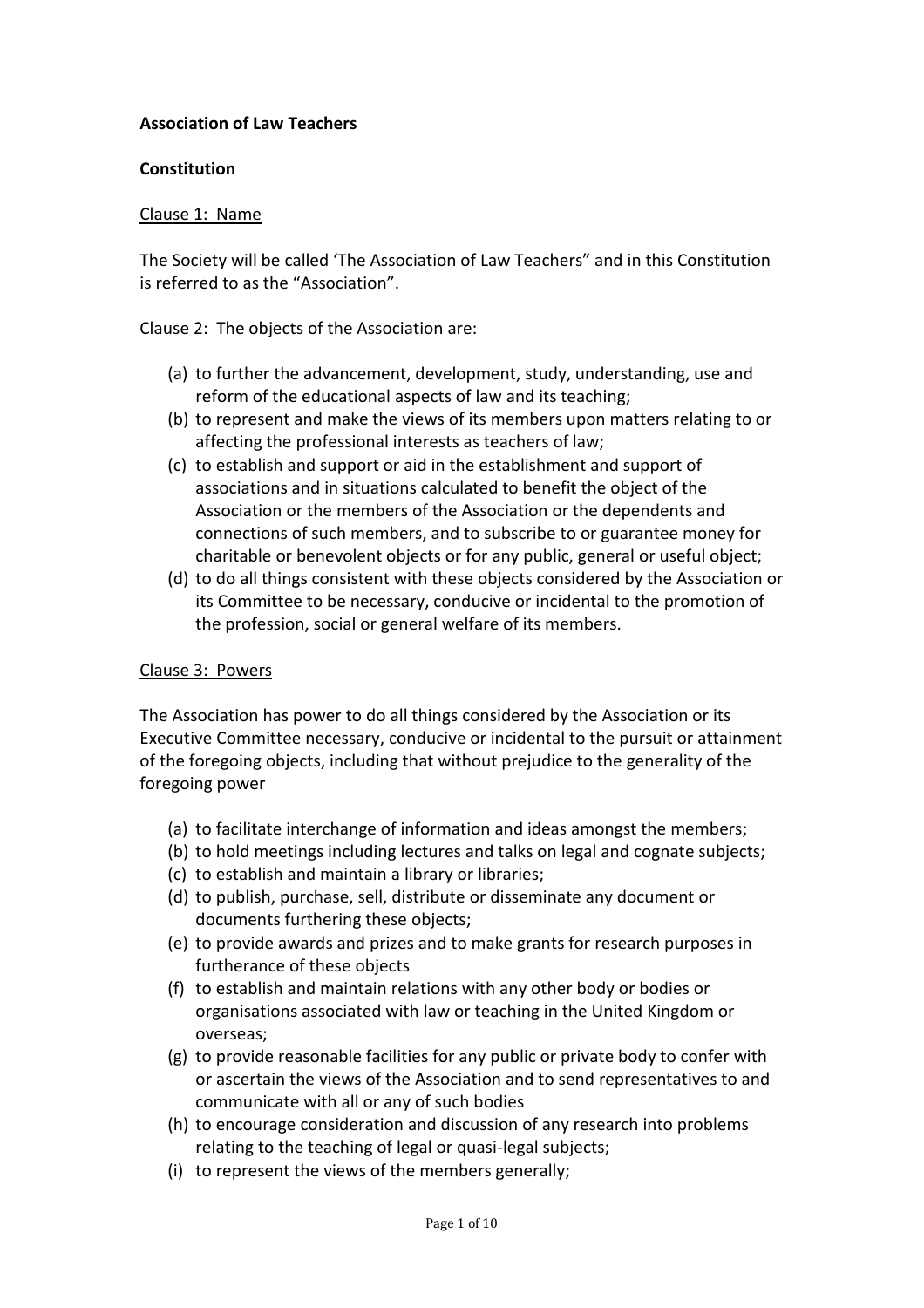- (j) to put forward proposals for law or educational reforms and to represent the views of the members in connection therewith;
- (k) to cooperate with organisations having similar or sympathetic aims and generally to do all such acts as should further the active and harmonious life of the Association and its members;
- (l) to borrow money and to mortgage or charge the property of the Association or any part thereof and to issue securities whether outright or as security for any debt, liability for obligation of the Association or any third party

### Clause 4: Membership

- (a) The Association shall consist of subscribing members, with the rights and obligations set out in the constitution.
- (b) Applications for membership must be signed by the applicant.
- (c) When a person has been registered as a member and has paid the appropriate subscription, he shall be a member of the Association and shall be deemed to have agreed to be bound by this Constitution and any byelaws or rules made thereunder.
- (d) Members shall pay a yearly subscription of such sum as a General Meeting shall from time to time determine.
- (e) Members are eligible for election as officers of the Association or as members of its Executive Committee and they shall have the right to vote at all General Meetings or at any Committee or Working Party to which they may be elected or appointed.
- (f) No person shall be a member unless that person
	- i. holds or held at the time of their registration an appointment in legal education, OR
	- ii. is in possession of an academic or professional legal qualification or is otherwise suitably qualified in those aspects of law which he is teaching, OR
	- iii. has duties or interests which are relevant to legal education.
- (g) The Executive Committee may, by Resolution, call upon a member to resign from the Association, stating concisely in writing the grounds for such call, and if that member does not so resign in sixty days after being so called upon, the Executive Committee may by Resolution terminate that person's membership always provided that, before coming to a decision, the Executive Committee shall afford the member concerned such proper facilities for stating their case to them, either orally or in writing, as the said member may wish. Any adjustment between the Association and such a member shall be in the discretion of the Executive Committee.
- (h) The Executive Committee may make announcements and publications in the name of the Association in writing or depute that duty to a sub-committee or to any member and without that authority no member shall take any public action or make any public announcement in the name of the Association, or otherwise do anything directly or indirectly to represent that any proposal, action or statement of fact or opinion has the approval of the Association.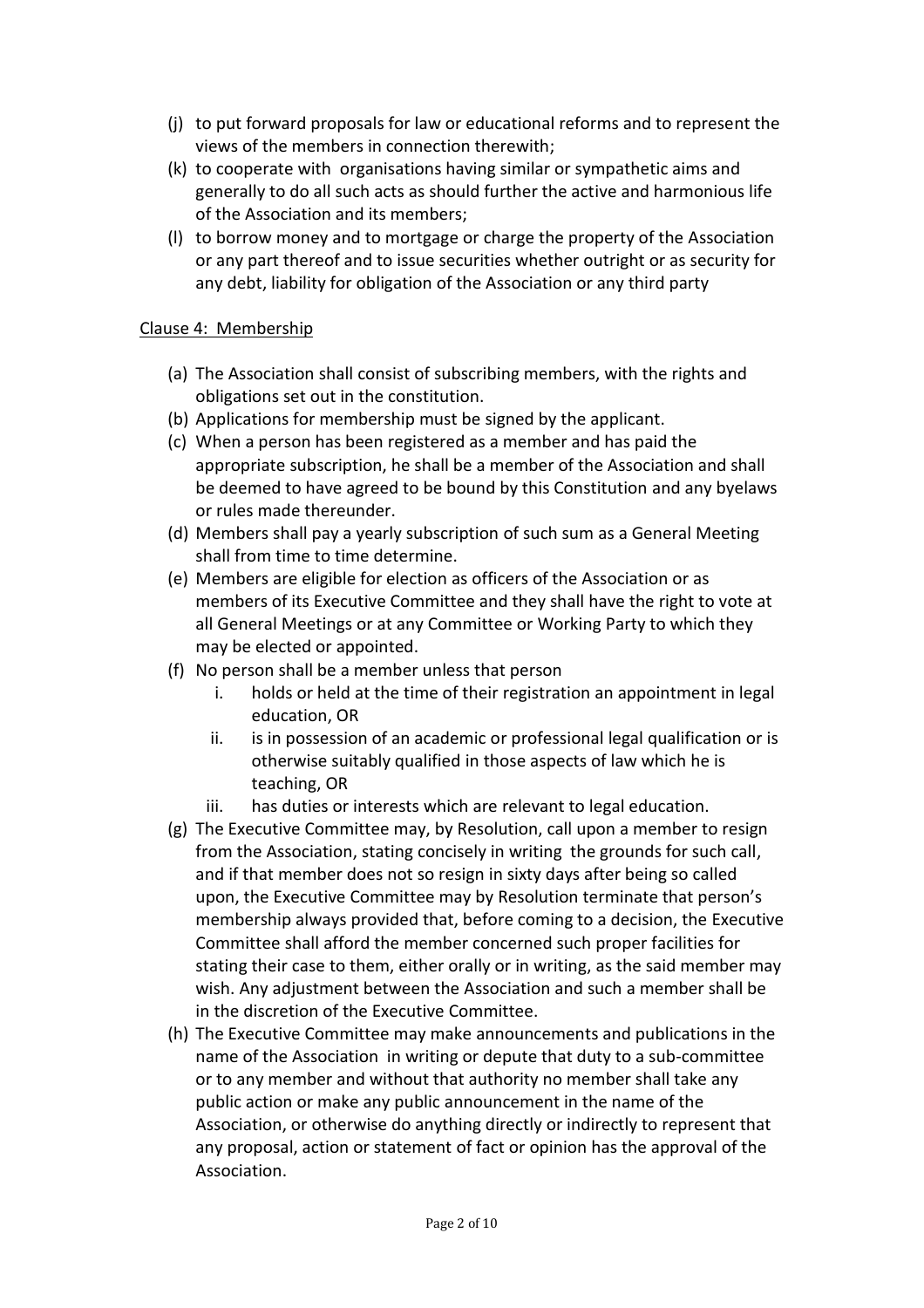### Clause 5: Annual subscription

- (a) Annual subscriptions, after registration as a member, shall become due on the first day of January in each year. Membership is continuous and unless written notice of resignation is received by the Secretary not later than 31st December in any year, a member shall be liable for their subscription for the following year. The Executive Committee may for special reasons wholly or partly remit or waive the payment of any subscription in any case and subject to such conditions as they think fit.
- (b) A member whose subscription is in arrears on the  $31<sup>st</sup>$  day of March after it has become due shall not be entitled to any rights or privileges of membership until the arrears are paid.
- (c) The names of all members whose subscriptions remain unpaid on the  $30<sup>th</sup>$ day of April after they have become due shall be reported to the Committee at its next meeting and all members whose subscriptions are in arrears on said 30<sup>th</sup> day of April shall thereafter be removed from membership unless the Executive Committee shall, for special reason, otherwise determine.
- (d) In this Clause the term 'annual subscription' includes all or any of the fees or payments referred to in Clause 4(d).

### Clause 6: Honorary Members

The Executive Committee may elect any person as an Honorary Member of the Association for such period and subject to such conditions as they think fit.

# Clause 7: General Meeting

- (a) The Annual General Meeting of the Members of the Association shall be held once in every calendar year to transact the following business:
	- i. To receive, and if approved, to adopt the Annual Report and an audited Statement of the Accounts to the end of the last preceding financial year;
	- ii. To elect the officers, members of the Executive Committee and, if thought fit, a President and Vice-President;
	- iii. To elect an auditor
	- iv. To deal with any matters that the Executive Committee desires to bring before the members and any proposals from members that should be considered by the Association in General Meeting.
- (b) A General Meeting of the Association may be called at any time by the Executive Committee. Where a minimum of 25 members request a General Meeting in writing to the Secretary stating the purpose for which such meeting is desired and setting out any resolutions which are to be proposed, a General Meeting shall be called within 42 days of receipt of the request. The notice calling such meeting shall set out the purpose and no business shall be transacted at such meeting other than that specified in such notice.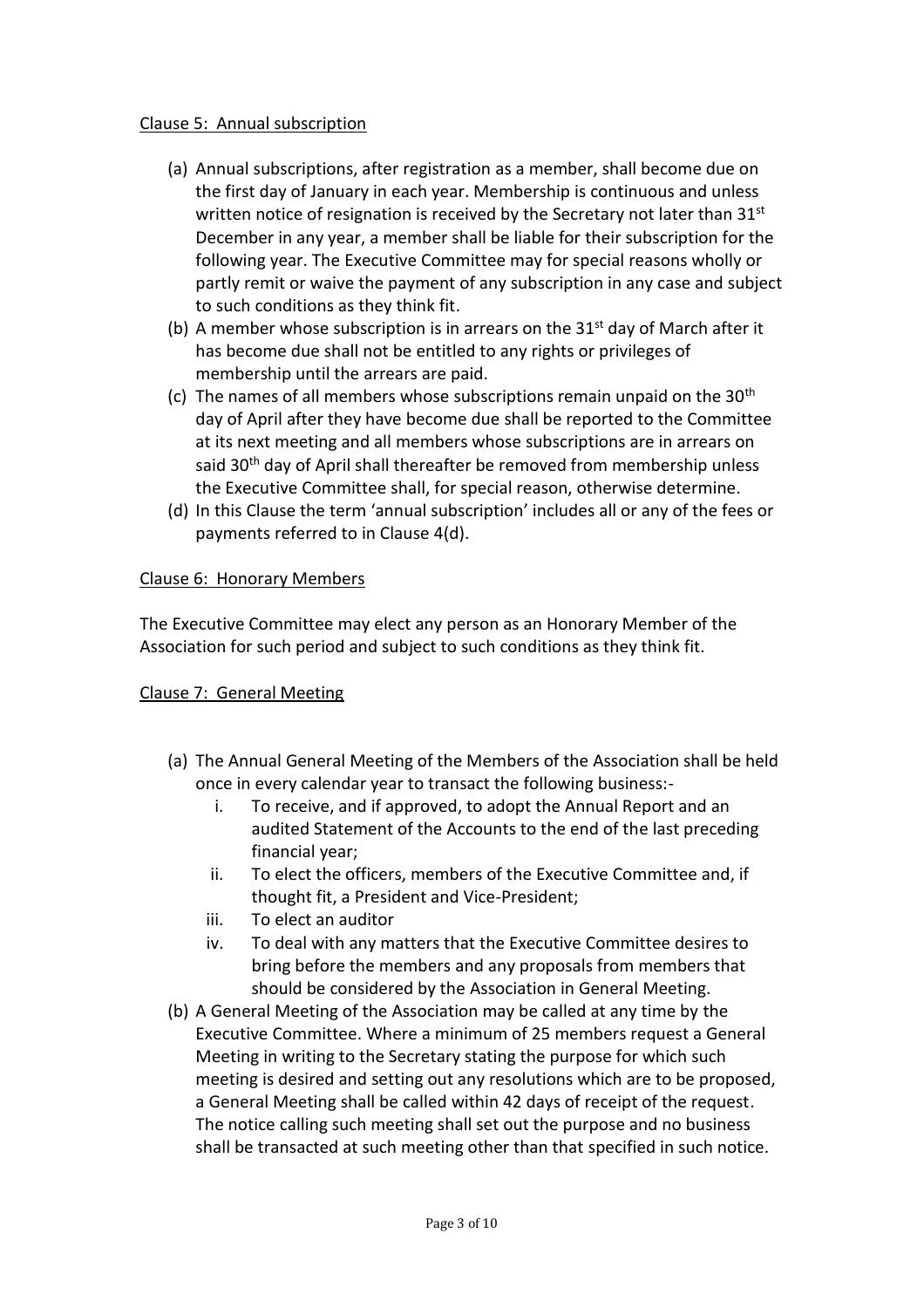- (c) A notice convening any General Meeting shall be sent to all members not less than twenty-eight days before the meeting and shall specify the business of the Meeting. In the case of the Annual General Meeting, the Annual Report of the Committee and Accounts should be made available to members not less than twenty-four hours before the time appointed for the commencement of the meeting.
- (d) The Chair at all General Meetings and adjournments thereof shall be taken by the Chair of the Association, or if the Chair is unable or unwilling to attend by the Vice-Chair or by such other member as may be appointed by the Executive Committee. If the Chair, Vice-Chair or the member so appointed is not present within fifteen minutes after the time appointed for the meeting to begin, the members present may elect, by a show of hands, one of their number to take the Chair at that meeting and any adjournments thereof.
- (e) Votes at a General Meeting may be cast as follows:
	- i. Each member whose subscription is fully paid up to the date of the meeting shall have one vote.
	- ii. The Chair of the meeting shall have a second or casting vote.
	- iii. A resolution put to the meeting shall be decided on a show of hands by a majority of those present in person and entitled to vote, unless before or upon the declaration of the result of a show of hands a ballot be demanded by at least twenty of those present in person and entitled to vote and unless a ballot be so demanded, a declaration by the Chair of the meeting that a resolution has been carried by a particular majority shall be conclusive.
	- iv. If a ballot is demanded it shall be taken in accordance with the following provisions:
		- A. Within fourteen days after such demand the Secretary shall serve upon all members entitled to vote at the General meeting at which the ballot was demanded, a ballot paper setting out the resolution in respect of which the ballot was so demanded. The Ballot paper shall contain instructions as to voting and shall be in the form generally as the Committee shall from time to time prescribe.
		- B. Ballot papers shall be deposited at the address prescribed on the instructions not later than twenty-one days after the date of dispatch by the Secretary and in default shall be treated as not valid.
	- v. The result of any such ballot shall be deemed to be the resolution of the meeting at which the ballot was demanded and shall be made public in such manner as the Chair of the meeting shall direct.
	- vi. No ballot shall be demanded on the election of the Chair of a meeting or on any question of adjournment.
- (f) Any resolution for consideration at any General Meeting must be received by the Secretary not less than twelve hours before the time appointed for the commencement of the Meeting
- (g) No amendment of a resolution at a General Meeting should be moved without the consent of the Chair thereof unless notice of such amendment shall have been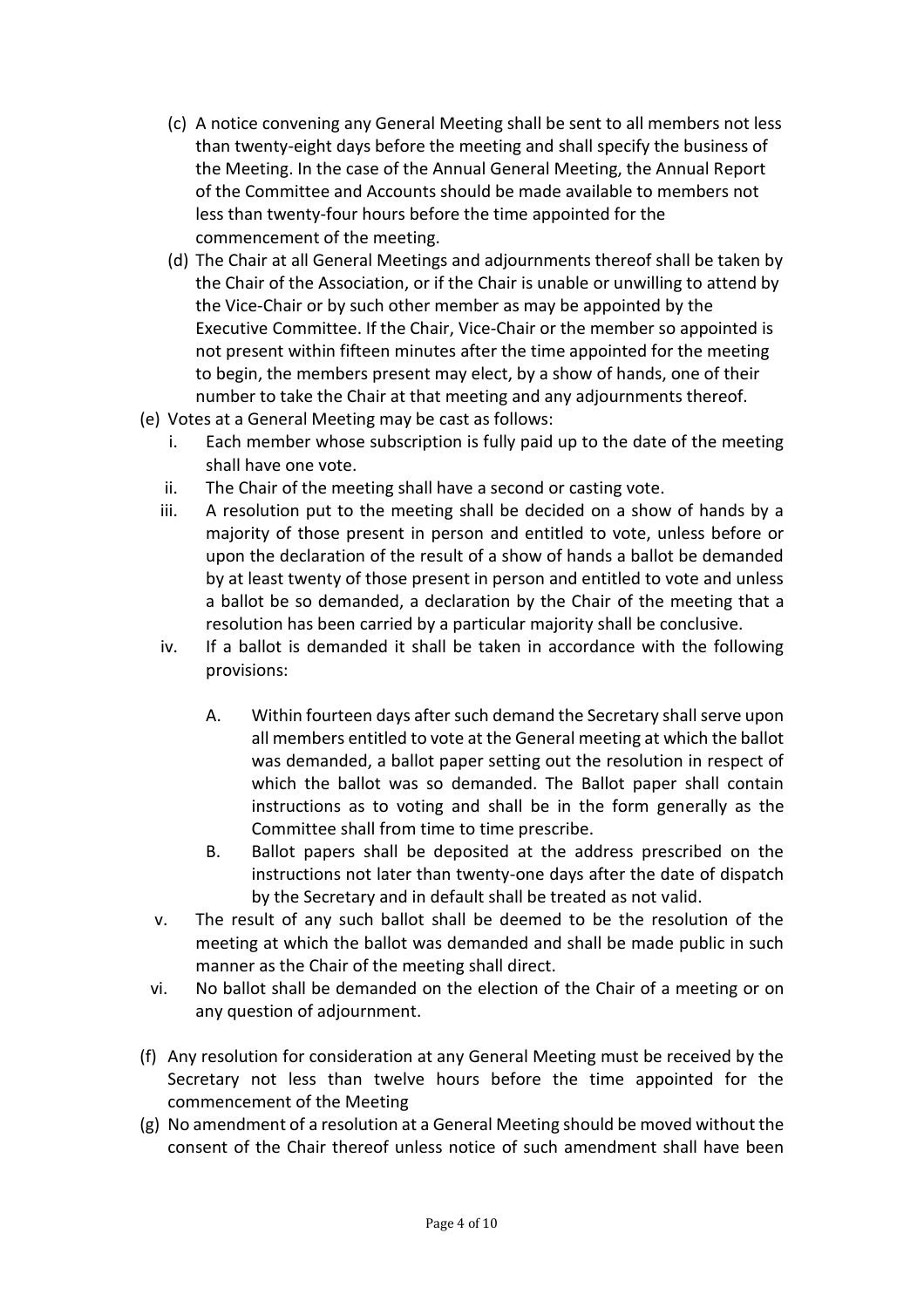given in writing to the Secretary not less than one hour before the time appointed for the commencement of the Meeting.

- (h) Whenever an amendment to a resolution at the General Meeting has been moved and seconded, no second or subsequent amendment shall be moved until the first amendment shall have been disposed of.
- (i) The Chair may call the attention of the meeting to any continued irrelevance or repetition or any breach of order on the part of a speaker and may direct such member to discontinue.
- (j) If within fifteen minutes from the time appointed for a General Meeting a quorum (and twenty members personally present shall constitute a quorum) is not present, the meeting shall stand adjourned to the same day in the next week at the same time and place or at such other place as the Chair appointed to take the meeting shall appoint; if at such an adjourned meeting a quorum is not present within fifteen minutes as aforesaid, those members present shall constitute a quorum.
- (k) The Chair with the consent of any General Meeting may adjourn it as agreed but no business shall be transacted at any adjourned or further adjourned meeting other than that which might have been transacted at the meeting itself and save as aforesaid it shall not be necessary to give any notice of an adjourned meeting or of the business to be transacted thereat.

# Clause 8: Officers, President or Vice-President

- (a) The Officers of the Association shall be the Chair, Vice-Chair, Secretary, Treasurer, Recruitment Secretary and Membership Secretary, and all these Officers (with the exception of the Chair who shall, without further election be the immediate past Vice-Chair) shall be elected from members of the Association at the Annual General Meeting. Provided that no nomination or election as an Officer of the Association shall be valid unless, not less than twenty-four hours before the election there shall have been delivered to the Secretary a nomination in writing signed by two members qualified to attend and vote together with the consent in writing signed by the nominee.
- (b) The Annual General Meeting may also if it thinks fit elect a President and one or more Vice-Presidents.

# Clause 9: Committee

- (a) Subject to such directions as may be given from time to time by the Association in General Meeting, the business and affairs of the Association shall be managed by an Executive Committee of members of the Association consisting of the Officers of the Association, not more than fifteen elected members of the Association and any members co-opted under the provision of sub-clause (h) below. The Editor of the Law Teacher journal will be, by virtue of holding the role, a member of the Executive Committee.
- (b) Any casual vacancy may be filled by the Executive Committee; such appointments shall terminate at the next Annual General Meeting.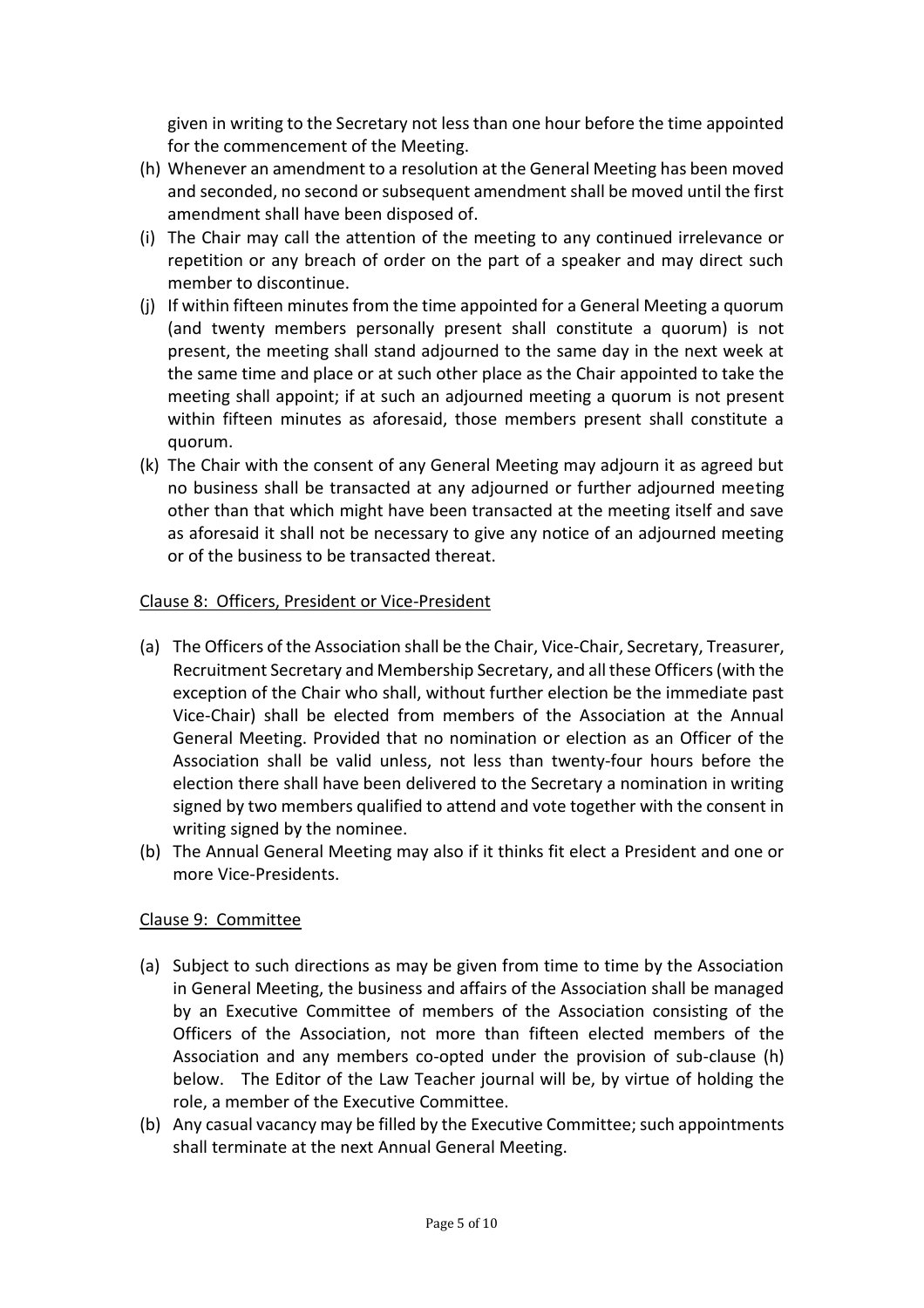- (c) No member shall be elected a member of the Executive Committee unless not less than twenty-four hours before the Annual General Meeting there shall have been delivered to the Secretary a nomination in writing signed by two members qualified to attend and vote thereat and also a consent in writing signed by the nominee.
- (d) Four members of the Executive Committee shall form a quorum of a meeting of the Executive Committee
- (e) The Executive Committee shall meet as may be necessary. Four members of the Executive Committee may by signed written notice to the Secretary direct them to call a meeting within fourteen days and if the Secretary fails to do so may themselves call such a meeting by giving not less than seven days' notice in writing to the members of the Executive Committee.
- (f) The Chair and Vice Chair shall be elected for a term of two years. The other Officers of the Association shall be elected for a term of three years which may be renewable. Other members of the Executive Committee shall be elected for a term of three years which may be renewed once.
- (g) The Executive Committee may in addition to the Officers and members elected at the Annual General Meeting co-opt not more than seven members. Such coopted members shall retire at the next Annual General Meeting but shall be eligible to be co-opted again.
- (h) The Executive Committee may regulate its own proceedings as it may think fit.
- (i) The Chair shall have a casting vote.
- (j) The Executive Committee shall have the sole control and management of the income and property of the Association and also the entire management and superintendence of all other affairs and concerns thereof, and the exclusive right of appointing and prescribing respective duties, salaries and remuneration of and of removing such paid servants of the Association as may be deemed necessary or useful for its purpose. The Executive Committee shall have power to enter into arrangements for insurance and the provision of pensions or annuities for such servants of the association as the Executive Committee may think fit.
- (k) At least seven days written notice of a meeting of the Executive Committee shall be given to each member of the Executive Committee whenever it is necessary.
- (l) The Executive Committee may remove an Officer or member of the Executive Committee from office or membership of the Executive Committee by a Resolution passed by a majority of not less than three quarters of all members of the Executive Committee provided that such Officer or member shall be given fourteen days' notice of this Resolution accompanied by a statement of the grounds thereof and shall be entitled to make written representations to the Executive Committee.

# Clause 10: Decision and voting at committee and other meetings

(a) Every question to be submitted to any meeting of the Executive Committee or any sub-committee or any Working Party shall be put to the meeting by its Chair and their decision as to the wishes or sense of the meeting shall be conclusive unless it be challenged by any member properly present and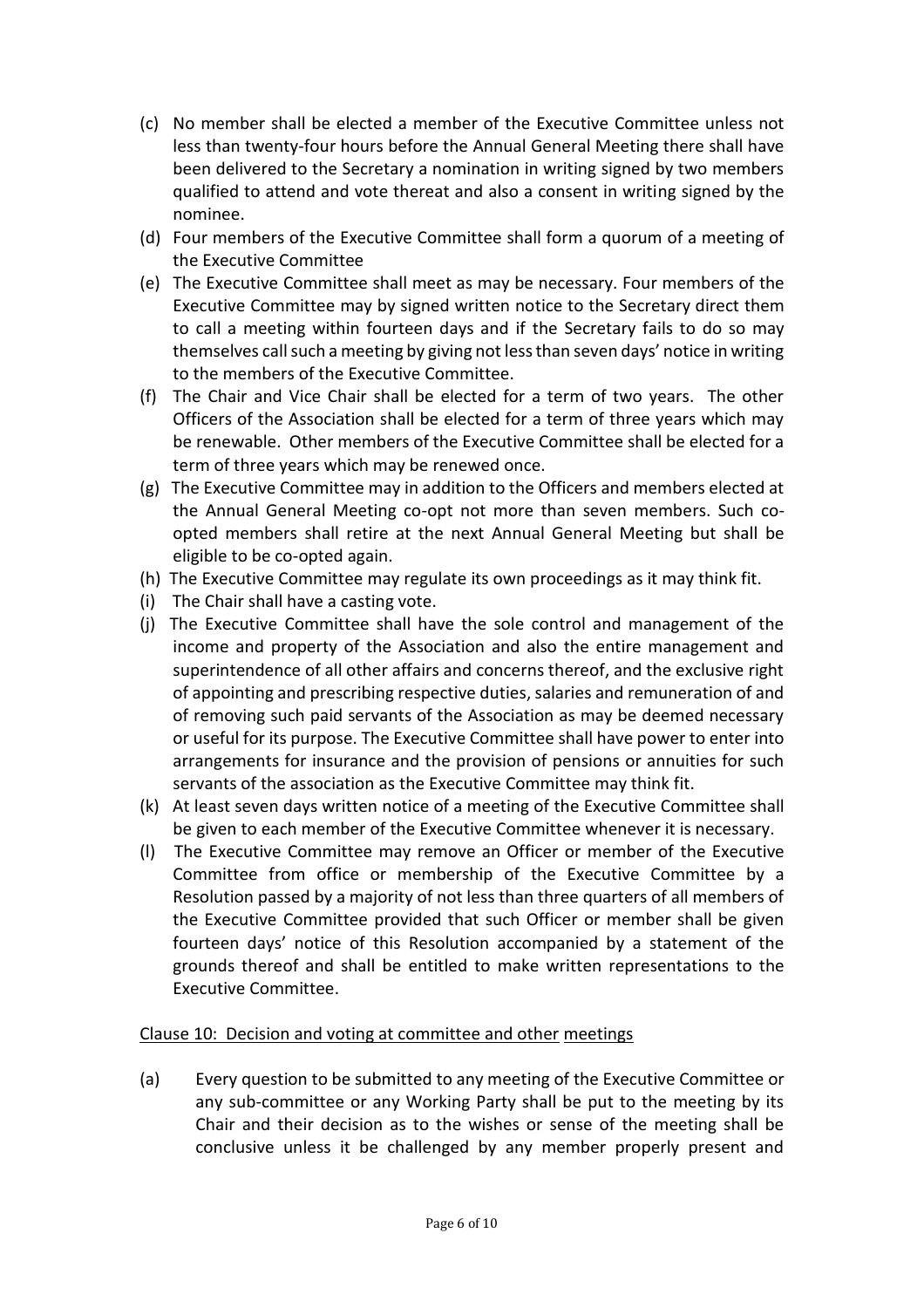entitled to vote at the meeting. If challenged, the decision shall be by vote on a show of hands.

(b) All questions that are to be decided by a vote shall, with the exception of those for which a special majority is required by the constitution, be decided by a simple majority of those present and voting at the meeting.

### Clause 11: Sub-committees and working parties

- (a) The Executive Committee may appoint sub-committees to consider and report on any matters and members, except one, of such sub-committees need not necessarily be members of Executive Committee.
- (b) The Executive Committee or a sub-committee may appoint Working Parties to consider and report on any matter within the terms of reference assigned to them and such Working Parties need not contain a member of the Executive Committee unless the Executive Committee has so directed.
- (c) Unless otherwise decided by the Executive Committee, sub-committees and Working Parties shall elect their own Chair and have power to co-opt up to five members of the Association.
- (d) The Executive Committee may alter the membership of a sub-committee or Working Party at any time.
- (e) No sub-committee or Working Party shall have power to act on behalf of the Association unless expressly authorised to do so by the Executive Commitee, nor may any sub-committee or Working Party spend any money or enter into any obligation unless expressly authorised by the Executive Committee.

#### Clause 12: Alteration to constitution

- (a) This Constitution may be altered only at a General Meeting called for the purpose. The notice shall state and explain the proposed alteration or alterations.
- (b) At least three-quarters of the members voting shall vote in favour of the alteration to make it effective.

# Clause 13: Finance

- (a) The financial year of the Association shall end on  $31<sup>st</sup>$  day of December in each year.
- (b) The income and property of the Association and all moneys received by or on its behalf shall, subject to any directions of a General Meeting, be under the control of the Executive Committee and shall be applied solely towards the furtherance, promotion and execution of the objects of the Association of which the Executive Committee shall be the sole judge and upon which their decision shall be final. No portion of the income or property of the Association shall be paid by way of dividend, bonus or profit to any member PROVIDED that nothing herein contained or expressed shall prevent the payment in good faith of remuneration, or expenses to any Officers, member or servant of the Association or other person or persons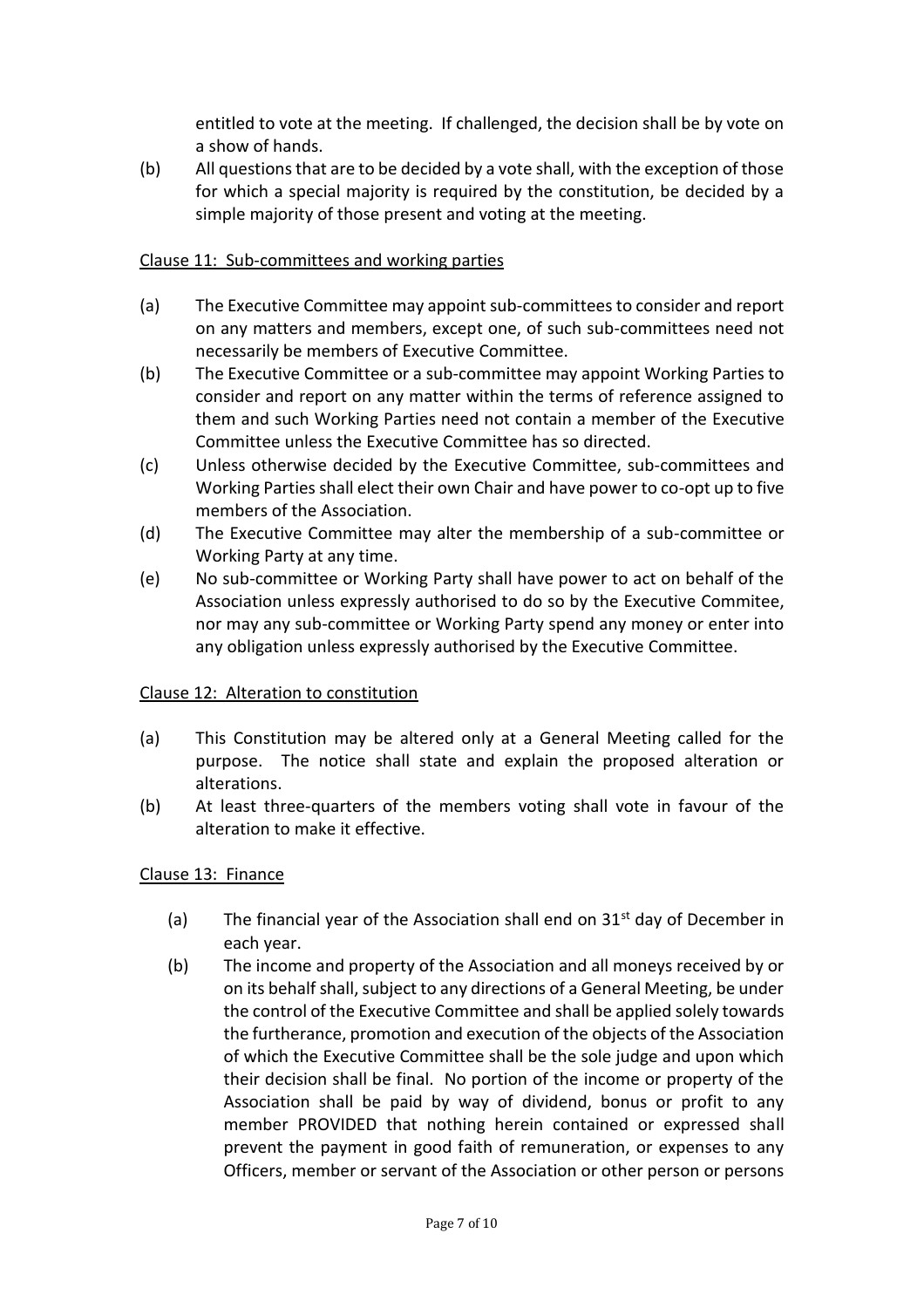for services actually rendered by him or them to the Association nor for the payment of any grant, scholarship, bursary or like payment for research purposes set out in Clauses 2 and 3 of this Constitution.

- (c) All moneys payable to the Association shall be received by the Treasurer or such other Officers or such banks as shall be appointed by Committee to receive same. All funds of the Association shall (unless invested) be deposited in a bank account in the name of the Association and no sums shall be withdrawn except by order signed by such person or persons as the Executive Committee shall direct. Any money not required for immediate use may be invested by the Executive Committee or a subcommittee thereof.
- (d) The Executive Committee or a sub-committee thereof shall cause true accounts to be kept of receipts, expenditures, assets, liabilities and credits and debits of the Association and shall place before the members at each Annual General Meeting a properly audited account and balance sheet made up to the end of the previous financial year.
- (e) Reasonable travelling and subsistence expenses incurred by or about the Association's business by its Officers or any person authorised by the Executive Committee may be paid by the Association. All claims must be sent to the Treasurer and he may require such information in regard thereto as he or Committee may think fit.

# Clause 14: Property of the Association

- (a) The Association may receive or disclaim property of any nature whether or not it is subject to any express conditions or trusts. The Association may purchase or otherwise acquire and hold property of any nature and may sell, lease, mortgage or otherwise deal with the same. Any property belonging to the Association may be held in the name of not more than four or less than two Trustees who may be appointed or dismissed by the Executive Committee which shall have power to fill any vacancy. Such property may be held in the name of a limited company established by and under the control of the Association. The Executive Committee shall also have power to appoint a Trust Corporation to act as sole Trustee or as one amongst other Trustees as hereinbefore provided and in such case the Trust Corporation may be paid its usual fees.
- (b) Such investments may be in or upon such stocks, shares, funds, securities, investments and property, real or personal, freehold or leasehold in any part of the world upon such terms and conditions as the Executive Committee shall in its absolute discretion think fit and in all respects as if the Executive Committee were the sole beneficial owners thereof. The Executive Committee or a sub-committee may from time to time direct the Trustee to sell, vary and/or transfer such investments and property.
- (c) The Executive Committee or a sub-committee may deal with the said investments as if they were the sole beneficial owners thereof and without prejudice to the generality of this power may borrow for the general purposes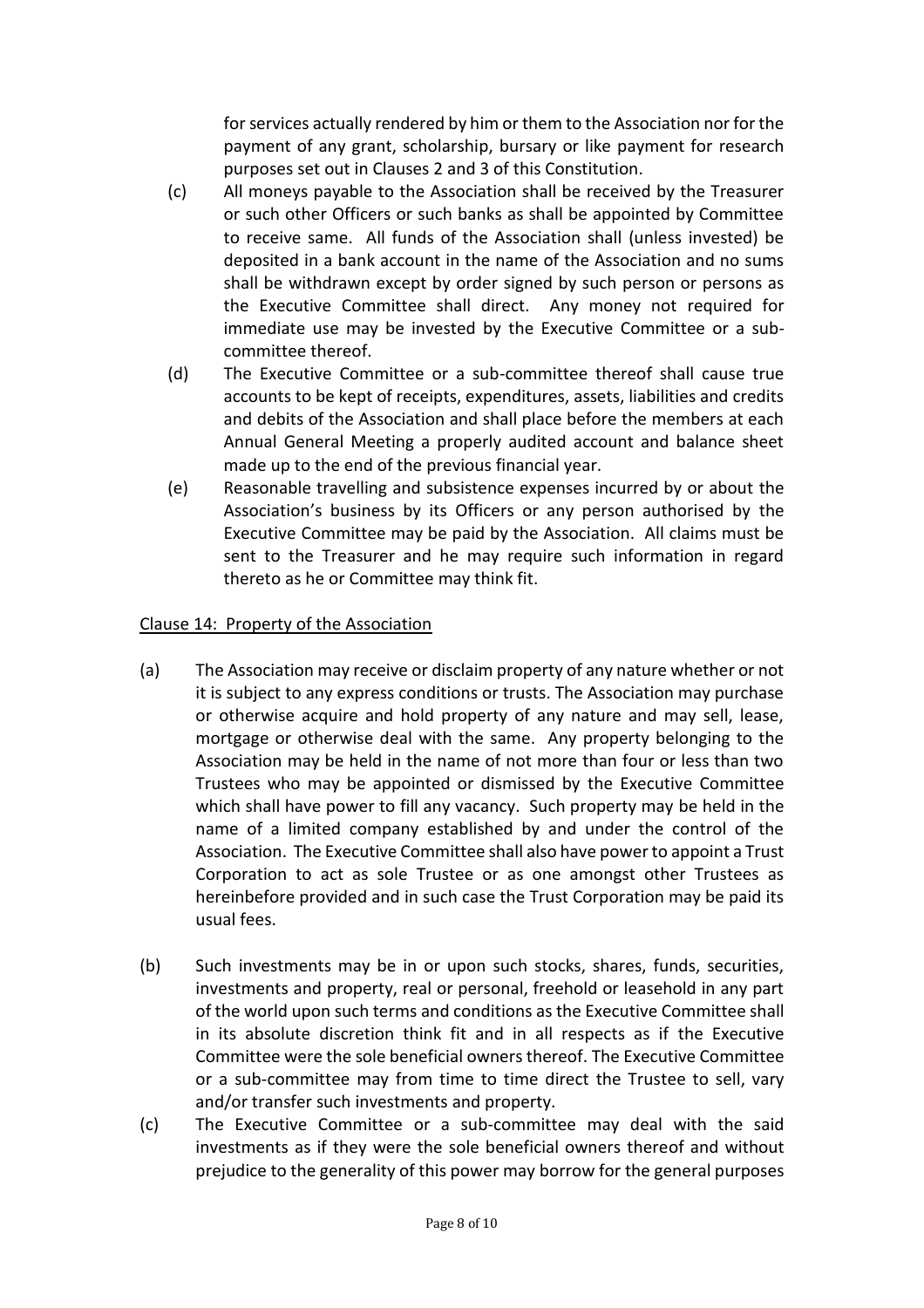of the Association such sums as may be required and may charge the payment of the sum upon any property of the Association and the Trustees shall give effect to any decision of the Executive Committee about such loan or loans.

- (d) The Trustees shall on the instruction of the Executive Committee and not otherwise take part in legal proceedings either in the name of the Association or in the name of the Trustees or otherwise on behalf of the Association as may be necessary.
- (e) The Trustees shall in all respects act as required by the Executive Committee recorded in a Minute signed by the Secretary of which such Minute shall be conclusive evidence of the Executive Committee's decision.
- (f) The Trustees shall be indemnified by the Association for and against any liability, costs, expenses and payments whatsoever which they have properly incurred or which have been made by them in relation to or which otherwise relate directly or indirectly to the performance of the functions of a Trustee of the Association.

# Clause 15: Notices

Accidental omission to give notice of a meeting to, or non-receipt of a notice of a meeting by any member, shall not invalidate any proceedings or resolutions at any meeting of the Association or Executive Committee or sub-committee or Working Party.

#### Clause 16: Dissolution

- (a) A motion to dissolve the Association may be made only at a General Meeting and to effect a dissolution at least eight tenths of the members voting at the meeting or by ballot if one is called shall vote in favour of dissolution.
- (b) If a motion to dissolve is carried, the Association's surplus funds, property and assets (if any) shall be disposed of for such purposes in connection with the Objects of the Association as the members may at the said General Meeting decide or, failing any decision, as may be decided by the Charity Commissioners to the intent that no member shall receive any of the funds, property or assets by virtue of their membership.

# Clause 17: Records or minutes

- (a) Records shall be taken and minutes kept in such form as the Executive Committee may direct of all General Meetings, of Executive Committee, subcommittee and Working Party meetings and the minutes of any such meeting shall be confirmed and agreed by the Chair of the next subsequent meeting and when so confirmed and signed shall be conclusive.
- (b) A resolution in writing signed and agreed to by all members of the Executive Committee available at the time shall be as valid and effectual as if it had been passed at a meeting of the Executive Committee duly called and held and may consist of several documents in like form each signed by one or more members of the Executive Committee.